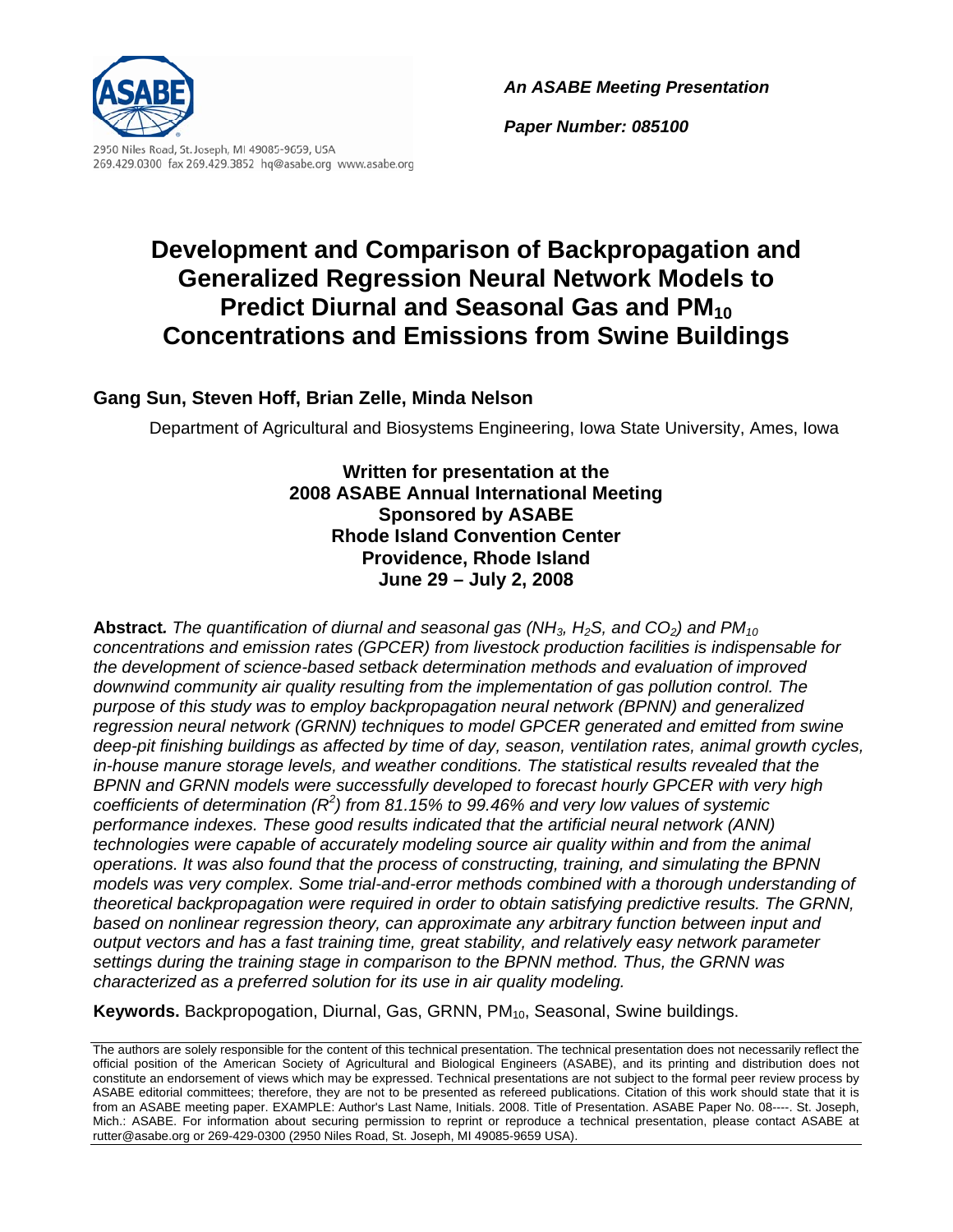## **Introduction**

To address gaseous pollutants generated by livestock and poultry industries, atmospheric dispersion models have been a useful tool for regulatory agencies and state planners to determine reasonable science-based setback distances between animal production facilities and neighboring residences. In addition, environmental researchers and livestock producers can use models to evaluate downwind community air quality impacts resulting from the implementation of gas pollution control (Hoff et al., 2006). The accuracy of dispersion model predictions relies largely on the accuracy of source emission rates, which are highly variable because they depend on time of the day, season, building characteristics, ventilation rate, animal size and density, manure handling system, and weather conditions (Jacobson et al., 2005). However, due to a lack of data, none of the existing models consider the diurnal, seasonal, and climate variations of odor and gas emission rates from animal buildings. It has been common to use randomly measured data or the mean or geometric mean of measured data during the daytime at any time of the year as the emission rates for model inputs (Lim et al., 2000; Jacobson et al., 2005). Thus, there is a great need to obtain source gas and  $PM_{10}$ concentration and emission rate (GPCER) profiles for the time period of interest (e.g., an hour or a day) to ensure the accuracy of atmospheric dispersion models.

Several studies have investigated diurnal and seasonal odor and gas emission rates from different types of swine production buildings (Hoff et al., 2006; Guo et al., 2007; Sun, 2008a). However, direct and long-term measurements of odor, gas, and  $PM_{10}$  concentrations and emissions at all animal operations are not practical since every gas source is different and animal and weather conditions change constantly. In the absence of effective and efficient means to directly measure GPCER from each livestock production facility, development of source GPCER mathematical prediction models might be a good alternative to provide reasonably accurate estimates. Three modeling approaches have been proposed for predicting source GPCER: the emission factors method, the multiple regression analysis method, and the process-based modeling method.

Emission factors, expressed by the amount of each substance emitted per animal, are multiplied by the number of animal units to get average air emissions from animal operations. Arogo et al. (2003) attempted but could not assign empirical ammonia emission factors to estimate the average ammonia emission rates from various barns because of the many variables affecting air emissions. The under- or overestimated predictive results showed that using emission factors for all animals in all regions was not appropriate if direct and long-term measurements from a substantial number of representative animal feeding operations have not been conducted.

The regression analysis method uses standard least-squares multivariate regression equations to predict GPCER. The purpose of multiple regression analysis is to establish a quantitative relationship between various predictor variables (e.g., weather and animal conditions, production systems, etc.) and air emissions. This relationship is used to understand which predictors have the greatest effect and to forecast future values of the equation response when only the predictors and the direction of their effects are known. Sun (2005) developed statistical multiple-linear regression models to predict diurnal and seasonal odor and gas concentrations and emissions from confined swine growerfinisher rooms. However, the main weakness of this method is that the complex and sometimes nonlinear relationships of multiple variables can make statistical models complicated and awkward (Comrie, 1997). Moreover, these models seem very dependent on the specifics of the experiment situation. Therefore, it is difficult to apply the developed model to the data from other experiments. The only way to establish a robust set of equations is to sample hundreds of animal feeding operations under different meteorological conditions. The lack of sufficient data is the main cause of the uncertainty of the statistical regression models.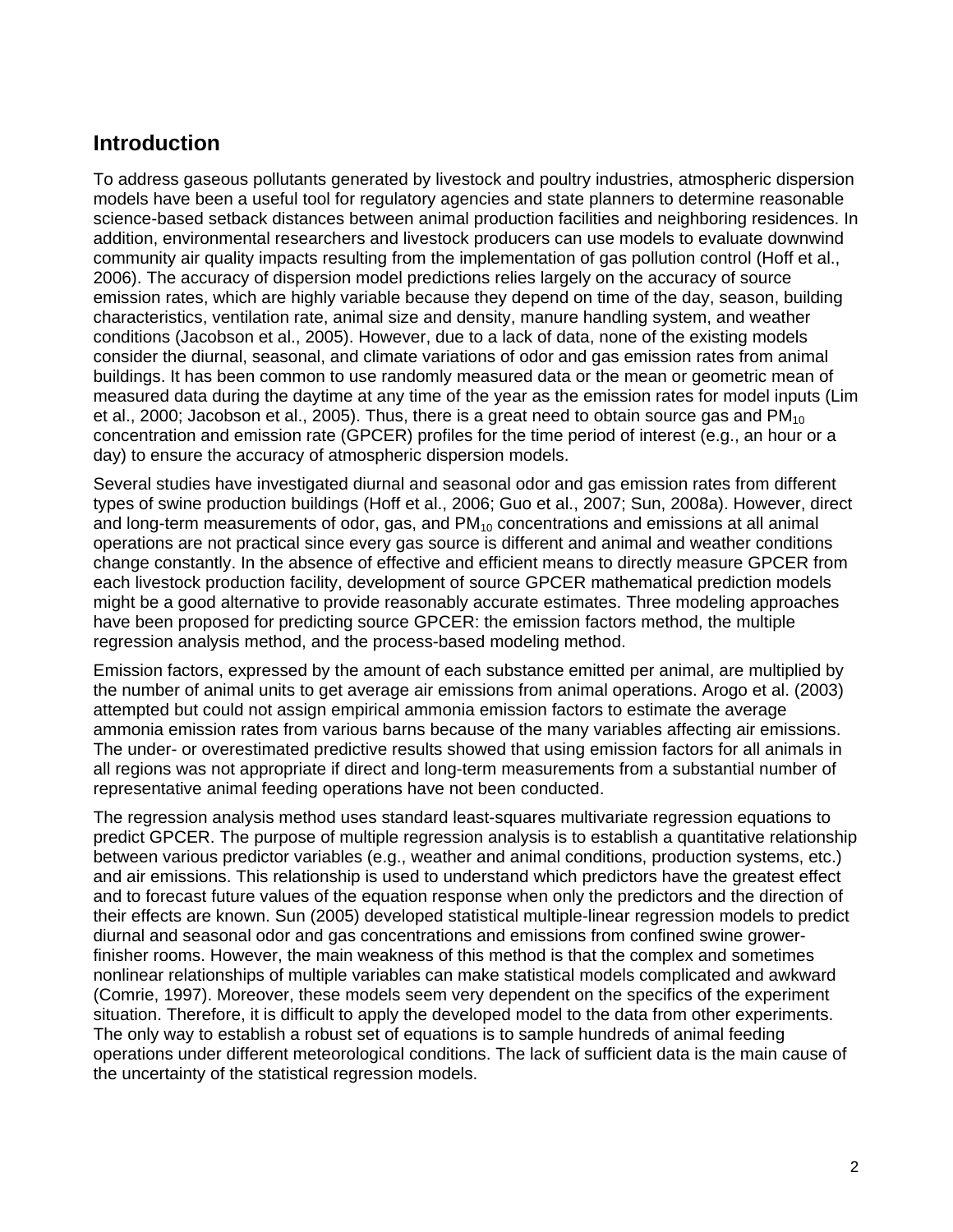The process-based models (also called mechanical models) determine the movement of elements (e.g., nitrogen, carbon, and sulfur) into, through, and out of the livestock production system, investigate the underlying chemical and physical phenomenon, and identify the effects of changing one or more variables of the system. In many cases, this modeling method uses mass balance equations to describe the mechanisms of gaseous emissions and estimate their characteristic and amount at each transformation stage. Recently, Zhang et al. (2005) established a comprehensive and predictive ammonia emission model to estimate ammonia emission rates from animal feeding operations using a process-based modeling approach. The main processes treated in the model included nitrogen excretion from the animals, animal housing, manure storage, and land application of manure. The results showed that the sensitivity analysis of various variables (e.g., manure production system, animal housing designs, and environmental conditions) needs to be quantified and that additional model validation is needed to improve model predictive accuracy. Other researchers also studied the process of mass (ammonia) transport and developed mechanical models for swine feeding operations (Aarnink and Elzing, 1998; Ni et al., 2000; Kai et al., 2006). Although there has been considerable value in the development and application of mechanistic modeling of ammonia volatilization from the main individual sources, some circumstances of gaseous emissions are not well understood and several parameters are difficult to determine experimentally. For example, adsorption, absorption, and desorption of ammonia from various materials in animal barns might be another emission source, but this mechanism is not easily acquired. Additionally, the gas release process is very complex due to abundant nonlinear relationships between gaseous emissions and the many variables that cause gas production. Therefore, a major effort would be required in future process-based model studies.

Due to the absence of adequate information available about the process of gas pollutant production, a black-box modeling approach using artificial neural networks (ANN) would be a powerful and promising tool for air quality prediction. Black-box models do not need detailed prior knowledge of the structure and different interactions that exist between important variables. Meanwhile, their learning abilities make the models adaptive to system changes. In recent years, there has been an increasing amount of applications of ANN models in the field of atmospheric pollution forecasting (Hooyberghs et al., 2005; Grivas et al., 2006; Sousa et al., 2007). The results show that ANN blackbox models are able to learn nonlinear relationships with limited knowledge about the process structure, and the neural networks generally present better results than traditional statistical methods.

In the literature, little attention has been paid to forecasting source air quality within and from animal buildings. The overarching goal of this project was to develop backpropagation and generalized regression neural network models (black-box models) to predict diurnal and seasonal concentrations and emissions of ammonia, hydrogen sulfide, carbon dioxide, and particulate matter less than or equal to 10  $\mu$ m (PM<sub>10</sub>) from swine finishing buildings.

## **Materials and Methods**

### *Experiment Data*

The NH<sub>3</sub>, H<sub>2</sub>S, CO<sub>2</sub>, and PM<sub>10</sub> data were collected from two identical deep-pit swine finishing buildings in Iowa from January 2003 to April 2004. Each building had one room and was designed to house 960 pigs ranging in weight between ~20 and 120 kg. Slurry was stored in a 2.4 m deep concrete holding pit below a fully slatted floor and was designed to store manure for one year.

An instrument trailer (Mobile Emission Laboratory, MEL) was used to monitor gas and particulate matter concentrations, environmental data, and barn airflow rates. A chemiluminescence  $NH<sub>3</sub>$ analyzer (model 17C, TEI, Franklin, Mass.), a pulsed fluorescence  $SO<sub>2</sub>$  detector (model 45C, TEI, Franklin, Mass.), and two photoacoustic infrared  $CO<sub>2</sub>$  analyzers (model 3600, MSA, Pittsburgh, Pa.)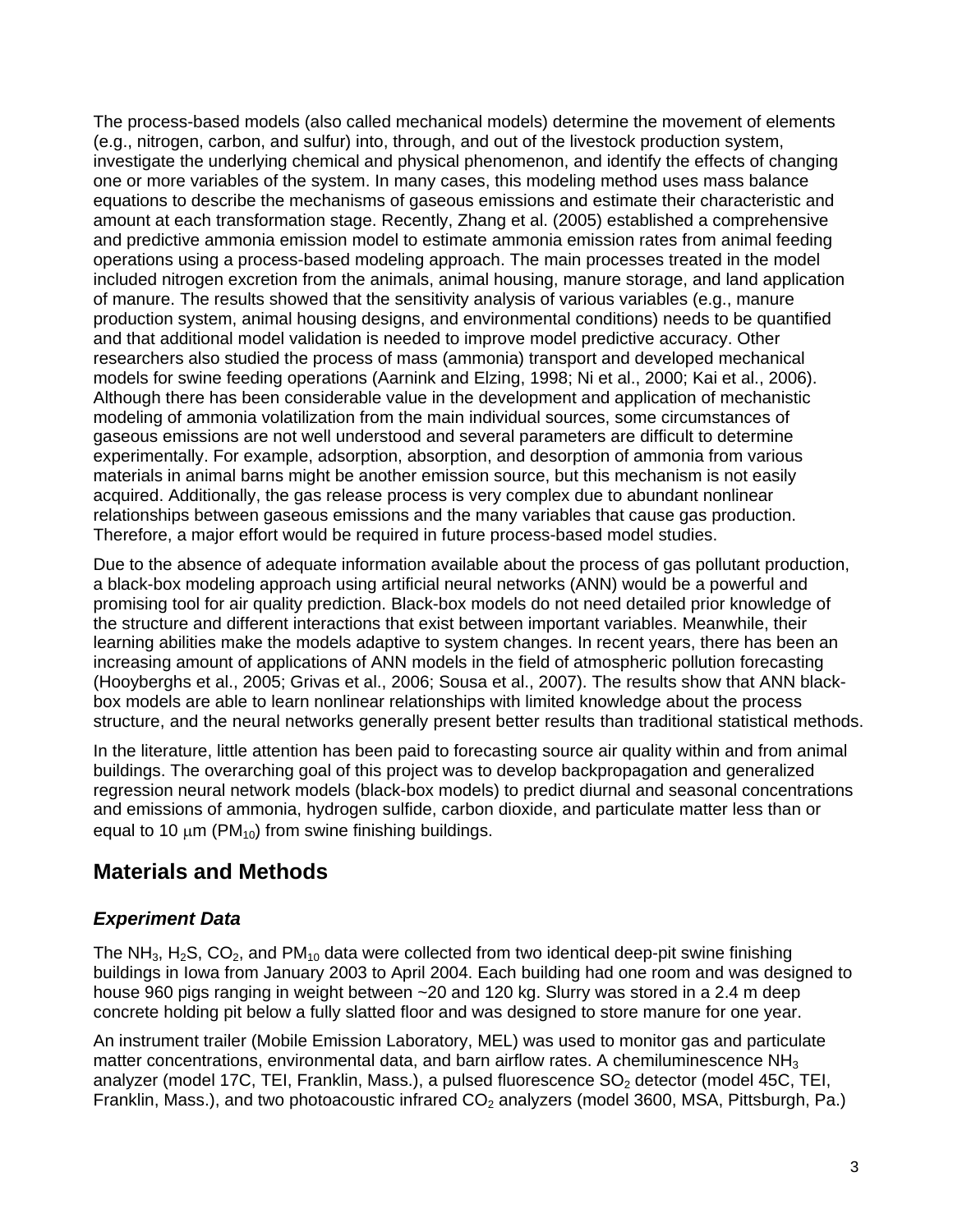were used to measure gas concentrations at 12 locations within two buildings ("north barn" and "south barn"). A solenoid switching system enabled gas samples to be delivered to each analyzer simultaneously in 10 min switching increments, i.e., each location was monitored for 10 min every 120 min. PM $_{10}$  concentrations were measured continuously using two tapered-element oscillating microbalance (TEOM) ambient PM<sub>10</sub> monitors (model 1400a, Rupprecht & Patashnick, Albany, N.Y.). Environmental parameters (e.g., temperature, relative humidity, and static pressure) and total building ventilation rates were monitored simultaneously. The total ventilation rates were measured by recording the on/off status of four single-speed tunnel fans, and the on/off status and fan rpm levels of all variable-speed fans (two pit fans, one sidewall fan, and one tunnel fan). The ventilation rate of each fan was obtained *in situ* using a FANS unit, for which calibration equations were developed as a function of static pressure and fan rpm levels for the variable-speed fans (Heber et al., 2006). Gas and  $PM_{10}$  emission rates were determined by multiplying the total airflow rate of the exhaust fans by the increase in gas and  $PM_{10}$  concentrations between the building ventilation inlet and outlet. The total building emissions were calculated from three emission locations (the blended pit ventilation fans, the sidewall fan, and the tunnel fans) and were expressed on an animal unit basis by dividing the total emissions by the total animal units  $(1 AU = 500 kg)$ . During the whole measurement period, approximately three complete production cycles of pigs raised from ~20 to 120 kg were monitored.

The hourly average gas concentrations were determined based on the 10 min sampling data using interpolation, while the hourly gas emissions were obtained by multiplying real-time ventilation rates by the interpolated gas concentrations. Pig weight was measured twice for each group (entering and leaving), and linear interpolation was used to estimate intermediate weights.

The original data set of hourly average GPCER values from the north barn included 7366-9289 lines and four variables. The data set presented diurnal (hourly) and seasonal (16 continuous measurement months) variations of gas and  $PM_{10}$  concentrations and emission rates. A multivariate statistical analysis (Sun et al., 2008b) was conducted, and from this analysis it was determined that four main variables were significant contributors to the GPCER models. These four input variables include: outdoor temperature  $(T<sub>out</sub>)$ , animal units (AU), total building ventilation rate (VR), and indoor temperature  $(T_{in})$ .

### *Backpropagation Neural Network*

The multilayer perceptron (MLP) is the most common and successful neural network architecture with feed-forward network topologies in atmospheric science modeling applications; while the most common supervised learning technique used for training artificial neural networks is the multilayer backpropagation (BP) algorithm (Kecman, 2001). The term "backpropagation" refers to the process by which derivatives of network error, with respect to the networks, are fed back to the network and used to adjust the weights so that the error decreases with each iteration and the neural model gets closer and closer to producing the desired outputs. In this way, BP offers a method of minimizing errors between obtained outputs and desired target values.

There are generally four steps to develop a BP neural network for modeling: (1) preprocess the data, (2) create the network object, (3) train the network, and (4) simulate the network response to new inputs. In this research, the first step (preprocess) was done to scale the inputs and targets to fall within a specified range (from 0 to 1) in case the higher values would drive the training process and mask the contribution of lower valued inputs, as well as to perform a principal component analysis to eliminate redundancy of the data set. In the second step (network construction), the data set was divided into training, validation, and test subsets: one-half for the training set, one-fourth of the data for the validation set, and one-fourth for the test set. The training set was used for computing the gradient and updating the network weights and biases. The validation set was used for improving generalization. The test set was used for validating the network performance. The data in each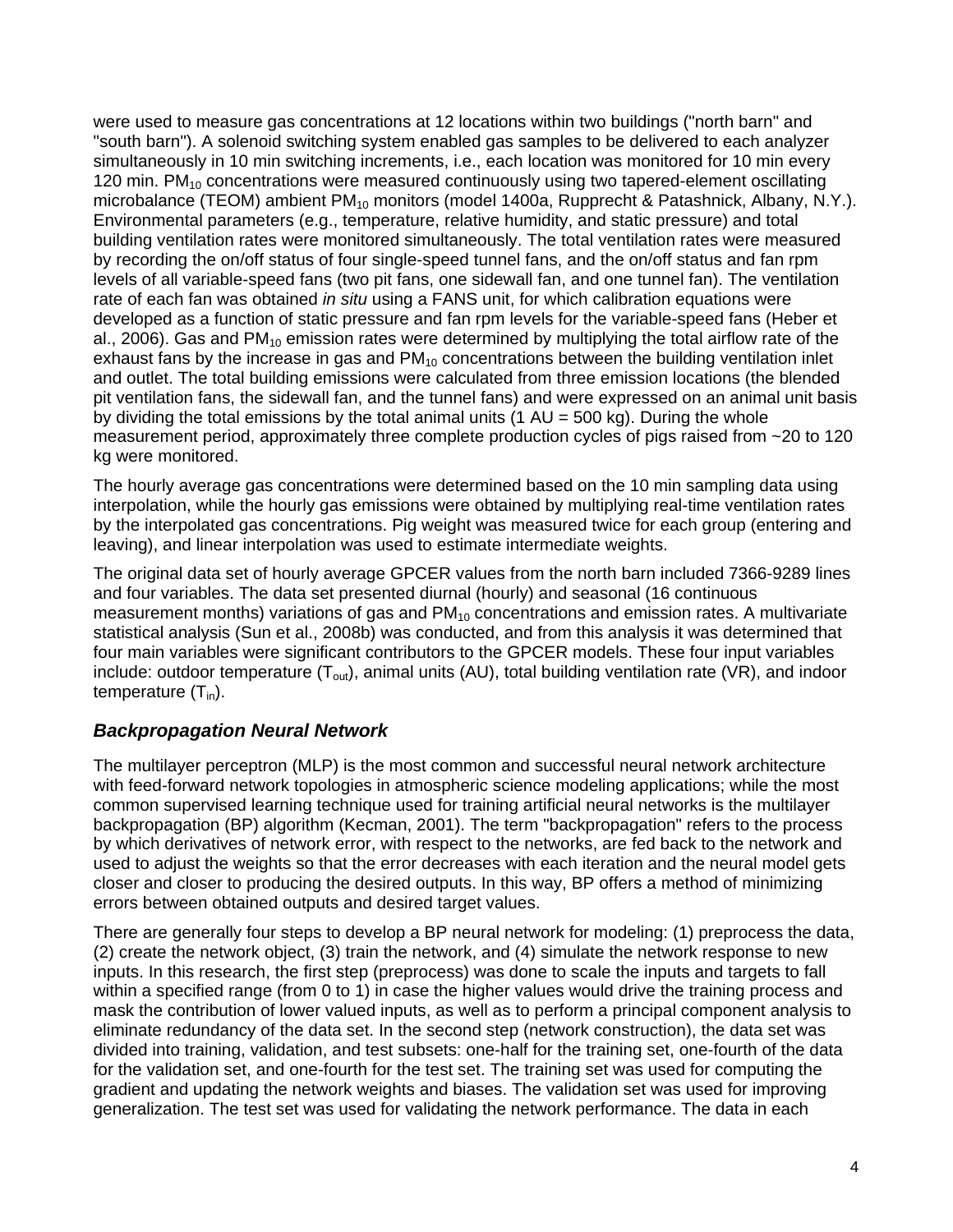subset were selected randomly, and then a network was created. The third step (network training) initialized and trained the network. A total of five trainings were conducted. Finally, the trained network was employed to simulate the test data. The performances of the network in each training process and the best network with the highest prediction performances were recorded.

#### *Generalized Regression Neural Network*

The generalized regression neural network (GRNN) is a neural network architecture that can solve any function approximation problem if sufficient data are given. Figure 1 is a schematic of the GRNN architecture with four layers: an input layer, a hidden layer (pattern layer), a summation layer, and an output layer.



Figure 1. Generalized regression neural network architecture.

The main function of a GRNN is to estimate a linear or nonlinear regression surface on independent variables, i.e., the network computes the most probable value of an output *y* given only training vectors *x* (Specht, 1991). Specifically, the network computes the joint probability density function (pdf) of *x* and *y*. The expected value of the output *y* given the input vector *x* is given by:

$$
E\left[\frac{y}{x}\right] = \frac{\int_{-\infty}^{\infty} yf(x, y)dy}{\int_{-\infty}^{\infty} f(x, y)dy}
$$
 (1)

When the density *f*(*x*, *y*) is not known, it must usually be estimated from a sample of observations of *x* and *y*. The probability estimator  $\hat{f}(x, y)$  is based on sample values *x<sup>i</sup>* and *y<sup>i</sup>* of the random variables *x* and *y*:

$$
\hat{f}(x, y) = \frac{1}{(2\pi)^{(p+1)/2} \sigma^{(p+1)}}
$$
\n
$$
\frac{1}{n} \sum_{i=1}^{n} \exp\left[-\frac{(x - x^{i})^{T} (x - x^{i})}{2\sigma^{2}}\right] \cdot \exp\left[-\frac{(y - y^{i})^{2}}{2\sigma^{2}}\right]
$$
\n(2)

where *n* is the number of sample observations, and *p* is the dimension of the vector variable *x*.

A physical interpretation of the probability estimate  $\hat{f}(x, y)$  is that it assigns sample probability of width σ (smoothing factor or "spread") for each sample x<sup>*i*</sup> and y<sup>*i*</sup>, and the probability estimate is the sum of those sample probabilities.

The squared distance between the input vector x and the training vector  $x<sup>j</sup>$  is defined as: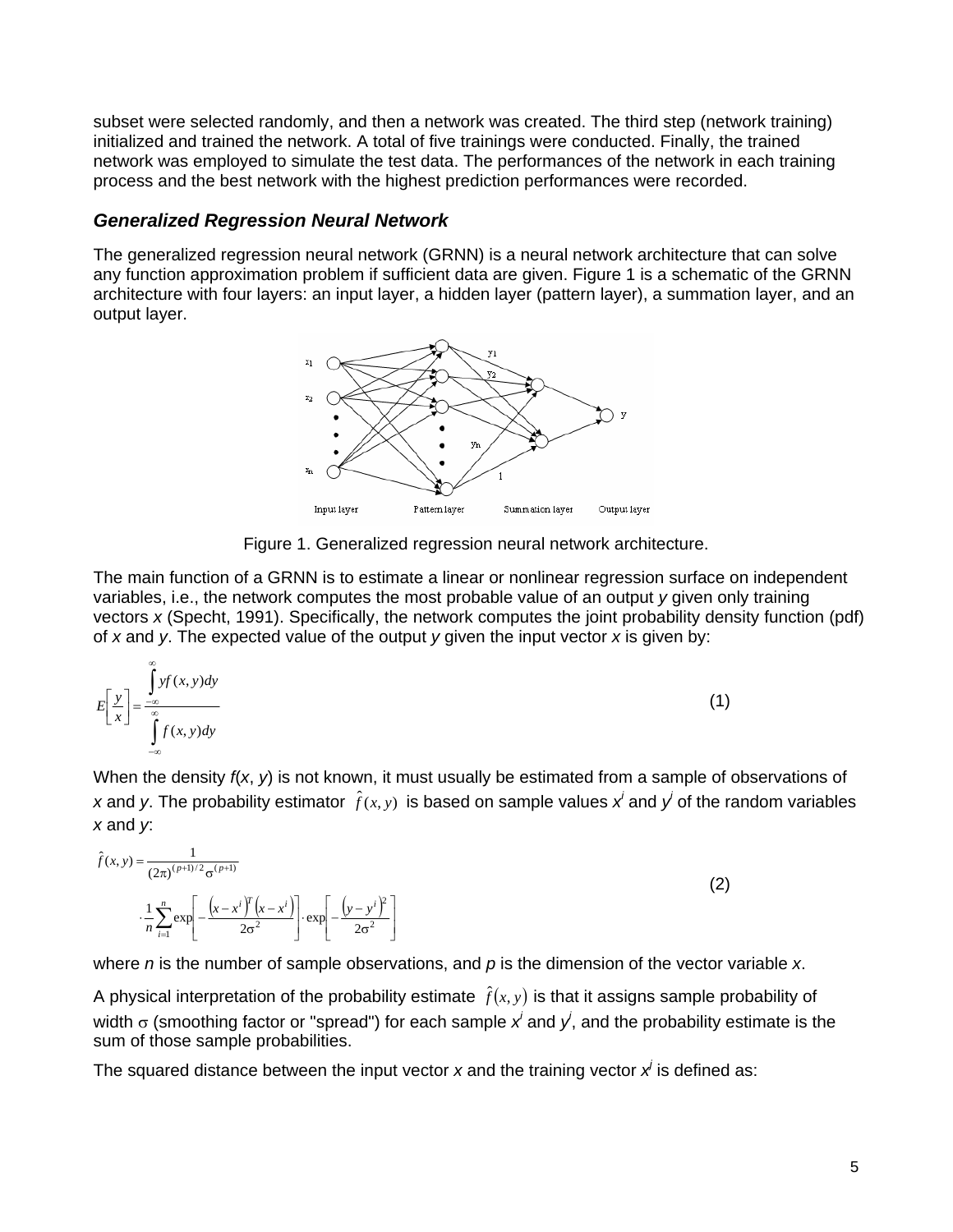$$
D_i^2 = \left(x - x^i\right)^T \left(x - x^i\right) \tag{3}
$$

and the final output is determined by performing the integrations in equation 4. This result is directly applicable to problems involving numerical data.

$$
\hat{f} = \frac{\sum_{i=1}^{n} y^{i} \exp\left(-\frac{D_i^2}{2\sigma^2}\right)}{\sum_{i=1}^{n} \exp\left(-\frac{D_i^2}{2\sigma^2}\right)}
$$
(4)

The smoothing factor  $\sigma$ , considered as the size of the neuron's region, is a very important parameter of GRNN. When  $\sigma$  is large, the estimated density is forced to be smooth and in the limit becomes a multivariate Gaussian with covariance  $\sigma^2$  I (I = unity matrix), whereas a smaller value of  $\sigma$  allows the estimated density to assume non-Gaussian shapes, but with the hazard that wild points may have a great effect on the estimate (Specht, 1991). Therefore, a range of smoothing factors and methods for selecting those factors should be tested empirically to determine the optimum smoothing factors for the GRNN models.

#### *Performance Indicators and Software*

The root mean square error (RMSE), mean absolute error (MAE), and coefficient of determination  $(R<sup>2</sup>)$  between the modeled output and measures of the training and testing data set are the most common indicators to provide a numerical description of the goodness of the model estimates. They are calculated and defined according to equations 5, 6, and 7, respectively (Sousa et al., 2007):

RMSE = 
$$
\left(\frac{1}{N} \sum_{i=1}^{N} [A_i - T_i]^2\right)^{1/2}
$$
 (5)  
\nMAE =  $\frac{1}{N} \sum_{i=1}^{N} |T_i - A_i|$  (6)  
\n $\sum_{i=1}^{N} [A_i - \overline{T}]^2$ 

$$
R^{2} = \frac{\frac{1}{i-1}}{\sum_{i=1}^{N} [T_{i} - \overline{T} ]^{2}}
$$
 (7)

where

*N* = number of observations

 $T_i$  = observed value

 $A_i$  = predicted value

 $\overline{T}$  = average value of the explained variable on *N* observations.

RMSE and MAE indicate the residual errors, which give a global idea of the difference between the observed and predicted values. R<sup>2</sup> is the proportion of variability (sum of squares) in a data set that is accounted for by a model. When the RMSE and MAE are at the minimum and R<sup>2</sup> is high (R<sup>2</sup>  $\geq$  0.80), a model can be judged as very good (Kasabov, 1998). Neural Network toolbox 5.1 and Statistics toolbox 6.1 in Matlab 7.4 (R2007a) were used in the present study to develop ANN models.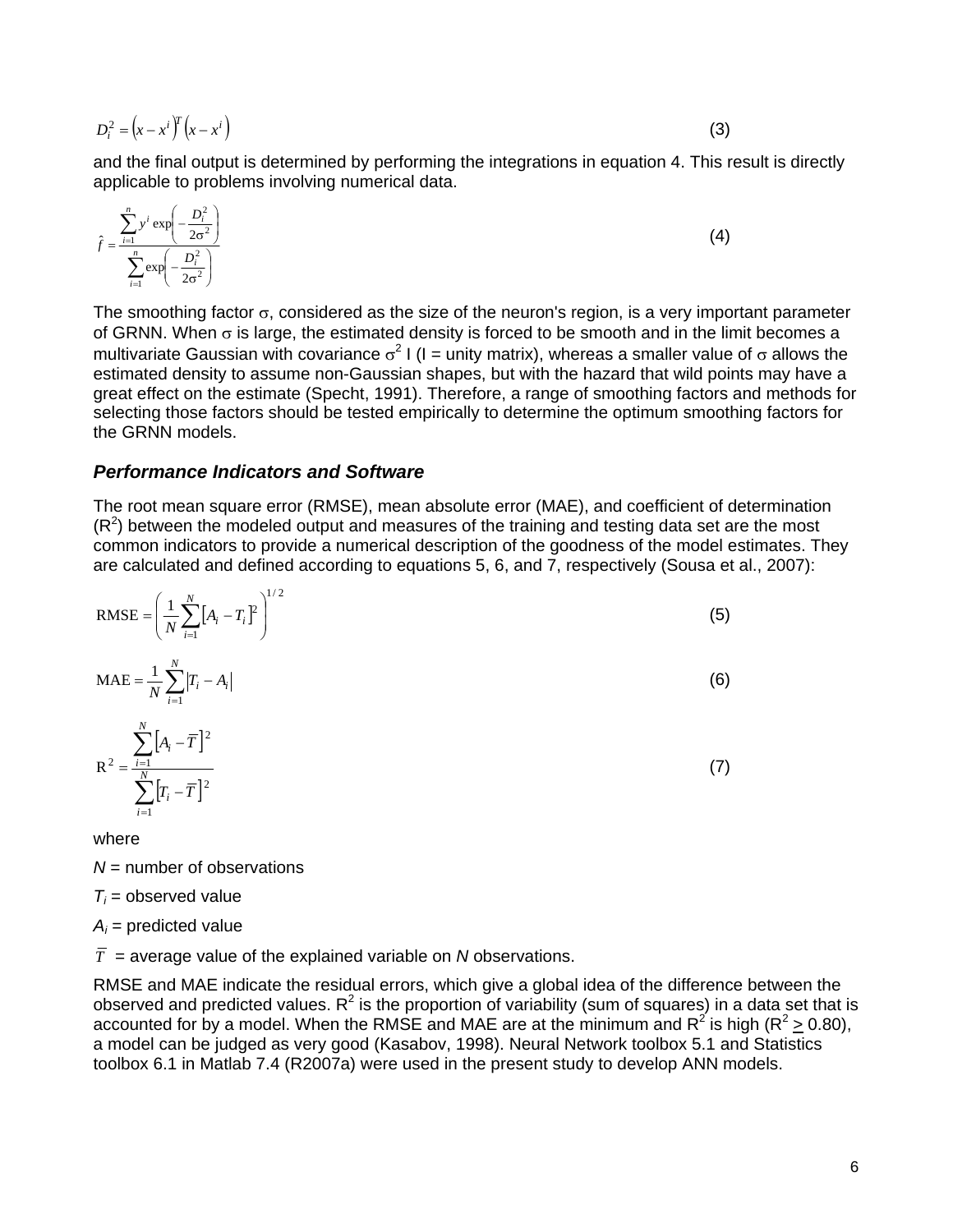## **Results and Discussion**

### *Diurnal and Seasonal Data*

Central Iowa climate information based on monthly measurement averages in 2003 could be separated into three typical weather conditions: warm weather (June, July, Aug.; 22.6°C to 27.9°C), mild weather (Apr., May, Sept., Oct.; 10.1°C to 16.4°C), and cold weather (Jan., Feb., Mar., Nov., Dec.; -7.4°C to 2°C). Figure 2 shows three different diurnal and seasonal variation patterns of NH<sub>3</sub> concentrations under different measurement months (Jan., Apr., and July). The mean  $NH<sub>3</sub>$ concentrations during the winter were much higher than the  $NH<sub>3</sub>$  levels in the summer, and large diurnal  $NH<sub>3</sub>$  variations between day and night were observed in April. Diurnal and seasonal fluctuations of other air pollutants also existed. These variations indicated that the gaseous concentrations and emissions during different periods of the day and different seasons must be obtained and considered in air dispersion models for setback distance determination in lieu of random data sampled from snapshot measurements.





### *BPNN Model Development*

The development of a good BP neural network model depends on several important parameters determined using trial-and-error methods. The BP ANN model of  $NH<sub>3</sub>$  concentration is presented here as an example showing how to choose these parameters step by step. Other predictive models followed this modeling process and methods.

The initial problem faced in this study was deciding on the BP network architecture, i.e., the number of layers and neurons in the hidden layer as well as the type of activation functions for the layers. A three-layer BP network was constructed to determine if its prediction performance was superior to a two-layer network. Unfortunately, the results were almost the same. It is worth noting that the bigger network architecture would need more computation and could cause overfitting of the data. In practical applications, one rarely encounters a structure more complex than a two-layer network. Thus, a two-layer BP network was employed, which could produce solutions arbitrarily close to the optimal solution.

Networks are sensitive to the number of neurons in their hidden layers. The optimum number of neurons required is problem dependent, being related to the complexity of the input and output mapping, the amount of noise in the data, and the amount of training data available. Too few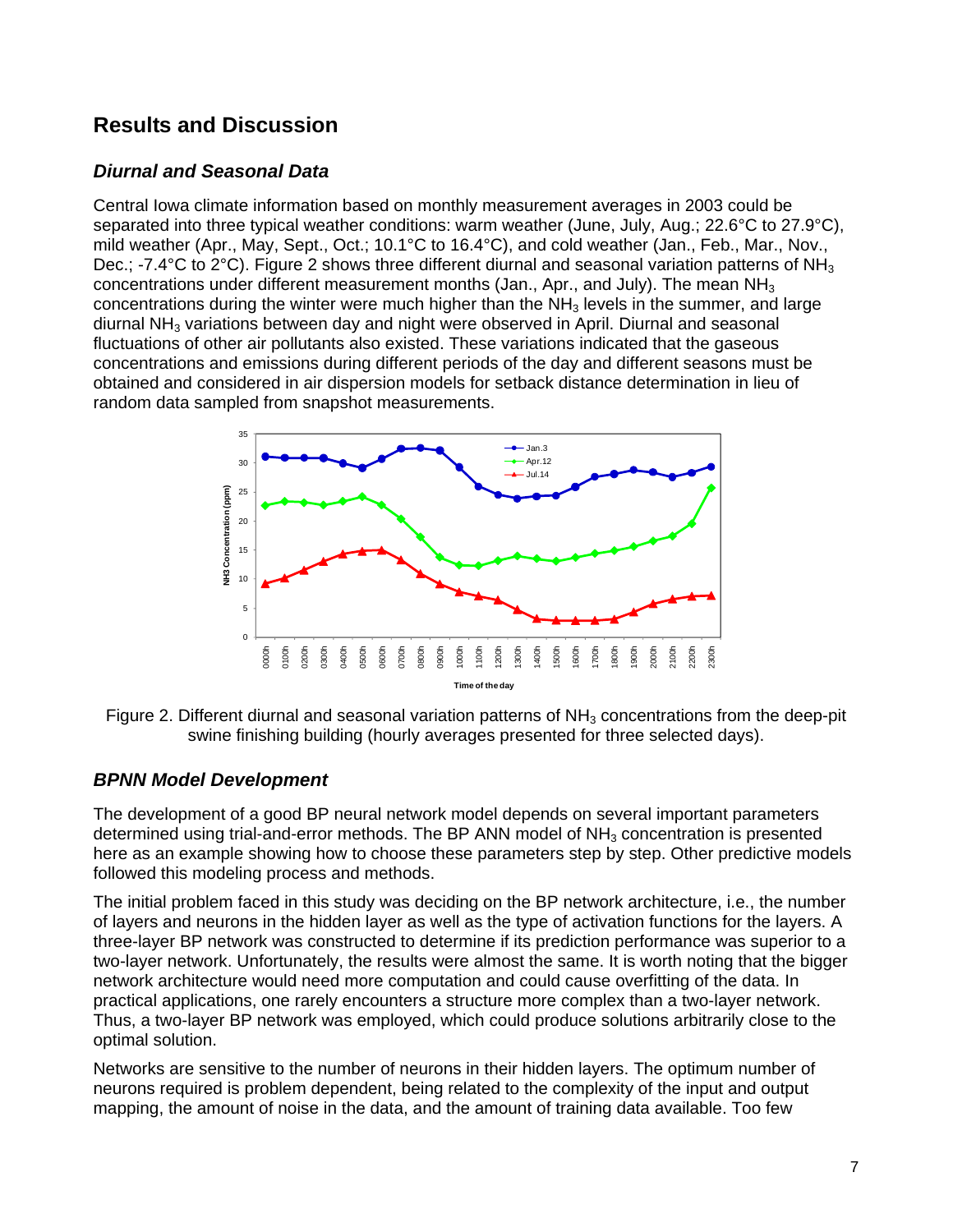neurons lead to underfitting, while too many neurons contribute to overfitting, in which all training points are well-fitted but the fitting curve oscillates widely between these points. Currently, there is no guiding rule to determine how many neurons to use in the hidden layer (Kecman, 2001). The only method available is to try different numbers of neurons to observe how the results look. Table 1 gives the predictive model results (e.g.,  $R^2$  between the predicted and actual values) using different numbers of neurons in the hidden layer. The initial number of neurons was 5, and the number was increased until a relatively stable and optimal value was achieved. It can be seen that 40 to 70 neurons in the hidden layer produced high  $R^2$  results (around 0.90). The predictive performance improved slightly with increasing numbers of neurons (90 to 150), but the training time increased significantly. When the network had 5 or 10 neurons in the hidden layer, the R<sup>2</sup> decreased to 0.80. Thus, 40 or 50 were determined as the optimum number of neurons in the hidden layer to avoid low predictive results caused by too few neurons or the overfitting performance from too many neurons.

Note that networks with threshold units are hard to train because the threshold units are not continuous; a small change in the weights does not cause any change in the output. Sigmoid transfer functions are usually preferable to threshold activation functions. With sigmoid units, a small change in the weights produces a change in the output, which makes it possible to tell whether that change in the weights was good or bad. There are three sigmoid transfer functions often used for BP networks: *tansig* (hyperbolic tangent sigmoid) transfer function, *logsig* (log-sigmoid) transfer function, and *purelin* (linear) transfer function. The *tansig* transfer function, which can produce both positive and negative values, tended to yield faster training than the *logsig* transfer function, which can produce only positive values. Table 2 summarizes the BP network performance (e.g.,  $R^2$ ) using different transfer functions. In general, all of the transfer function combinations tested obtained nearly the same network performance expect for the combination of *logsig* and *purelin*. The *tansig* and *logsig* functions were employed in this research.

| No. of         |        |                              |               |                     |        | Avg.   | Elapsed  |
|----------------|--------|------------------------------|---------------|---------------------|--------|--------|----------|
| <b>Neurons</b> |        | $R2$ of Predicted vs. Actual | $R^{\bar{2}}$ | Time <sup>[b]</sup> |        |        |          |
| 5              | 0.7926 | 0.7862                       | 0.7898        | 0.8090              | 0.7906 | 0.7936 | 10.3905  |
| 10             | 0.8079 | 0.8283                       | 0.7830        | 0.8207              | 0.8337 | 0.8147 | 11.1335  |
| 20             | 0.8697 | 0.8491                       | 0.8610        | 0.8579              | 0.8596 | 0.8595 | 12.7646  |
| 40             | 0.8901 | 0.8796                       | 0.8878        | 0.8951              | 0.8826 | 0.8870 | 33.8522  |
| 50             | 0.9281 | 0.9358                       | 0.9194        | 0.9080              | 0.9263 | 0.9235 | 34.7166  |
| 70             | 0.9136 | 0.8786                       | 0.8797        | 0.8968              | 0.9077 | 0.8953 | 52.8628  |
| 90             | 0.9556 | 0.9541                       | 0.9313        | 0.9366              | 0.9622 | 0.9480 | 71.3110  |
| 120            | 0.9272 | 0.9646                       | 0.9415        | 0.9305              | 0.9347 | 0.9397 | 99.6590  |
| 150            | N 9400 | 0.9367                       | 0.9448        | 0.9186              | 0.9359 | 0.9352 | 138.6449 |

Table 1. Results using different numbers of neurons in the hidden layer.<sup>[a]</sup>

The testing network was a two-layer network with *tansig* and *logsig* transfer functions. Five training times were used for each training process. The training algorithm was *training*.

The elapsed time (s) indicates the time of one training. The computer had an Intel Pentium 3.0G processor and 3.0 Gb RAM.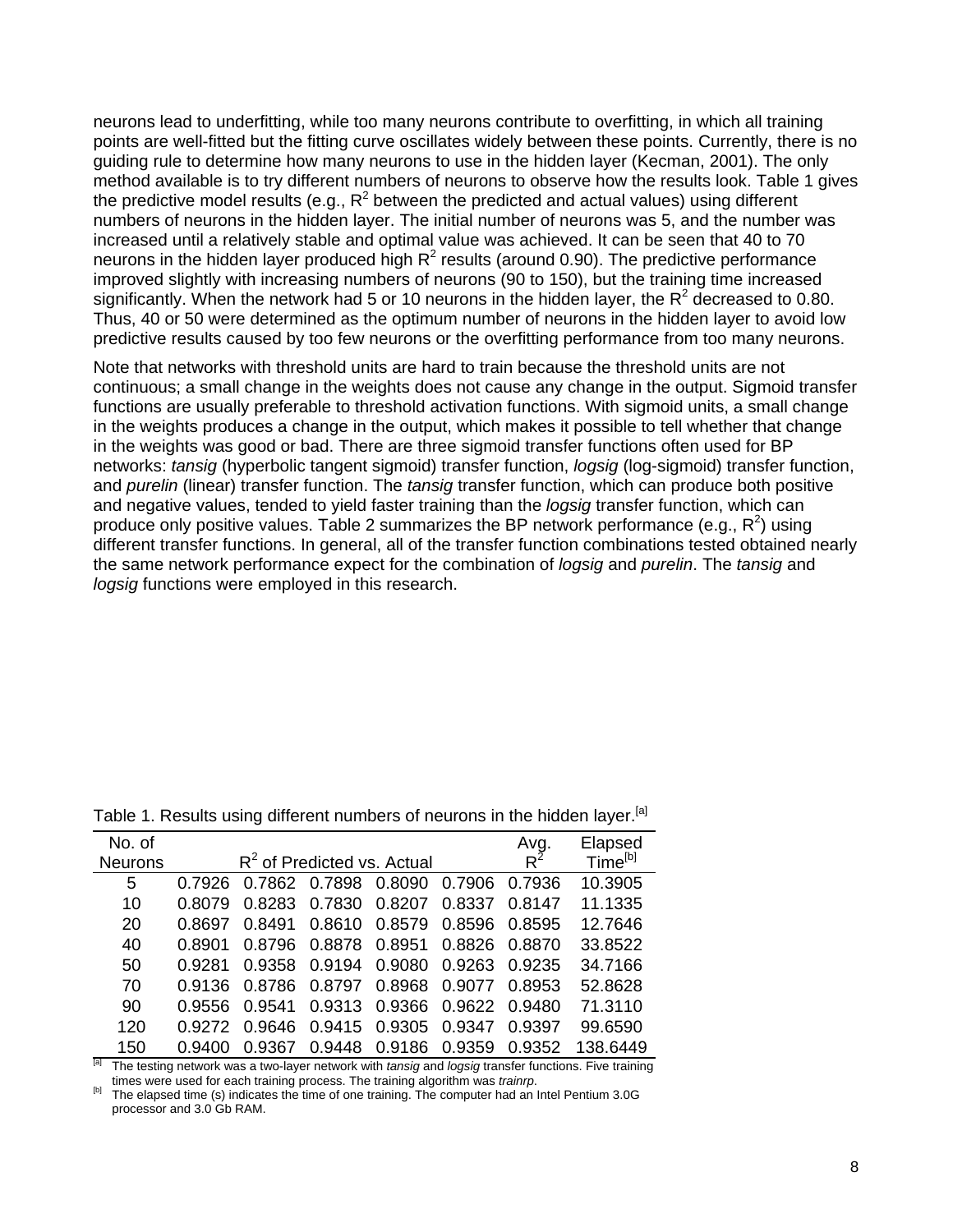| Transfer<br>Functions <sup>[a]</sup> $R^2$ of Predicted vs. Actual |  | Avg.<br>R <sup>2</sup> | Max.<br>$R^2$ |  |  |
|--------------------------------------------------------------------|--|------------------------|---------------|--|--|
| tansig, logsig 0.9103 0.8985 0.9122 0.9284 0.9185 0.9136 0.9284    |  |                        |               |  |  |
| tansig, tansig 0.8883 0.8740 0.8478 0.8799 0.8880 0.8756 0.8883    |  |                        |               |  |  |
| logsig, logsig 0.8905 0.9067 0.9136 0.9067 0.8874 0.9010 0.9136    |  |                        |               |  |  |
| logsig, tansig 0.8845 0.8910 0.8908 0.8829 0.8556 0.8810 0.8910    |  |                        |               |  |  |
| tansig, purelin 0.8951 0.8759 0.8898 0.9023 0.8971 0.8920 0.9023   |  |                        |               |  |  |
| logsig, purelin 0.8571 0.8361 0.8331 0.8248 0.8337 0.8370 0.8571   |  |                        |               |  |  |

Table 2. Results using different transfer functions.

The first term indicates the transfer function for the hidden layer; the second term indicates the transfer function for the output layer. The testing network was a two-layer network with the *trainlm* algorithm and 50 neurons in the hidden layer. Five training times were used for each training process.

Once the BP network was constructed and the weights and biases were initialized, the network was ready for training. Neural Network toolbox 5.1 in Matlab offers several training algorithms, such as *traingd*, *traingdx*, *trainingda*, *trainrp*, *trainlm*, *trainbfg*, *trainscg*, *trainoss*, *traincgf*, and *traincgp*, which are used for training BP networks. Their characteristics deduced from the experiments are shown in table 3. It was observed that the *traingd* (gradient descent BP) algorithm had the lowest training speed compared to all other algorithms, whereas *traingda* (gradient descent BP with adaptive learning rate) had the fastest training speed, followed by *trainscg* (scaled conjugate gradient BP) and *traingdx* (gradient descent BP with momentum and adaptive learning rate). The *trainoss* (one step secant BP), *trainrp* (resilient BP), *traincgp* (conjugate gradient BP with Polak-Ribiére updates), *trainbfg* (BFGS quasi-Newton BP), and *traincgf* (conjugate gradient BP with Fletcher-Reeves updates) algorithms could obtain relatively fast training speeds, but their prediction performances were not as good as those made by the *trainlm* (Levenberg-Marquardt BP) algorithm, which was capable of achieving very satisfying statistical results with the highest  $R^2$  and the smallest mean square error among the other algorithms.

Furthermore, although the *traingda* and *traingdx* algorithms trained the BP network much faster than the *trainlm* algorithm, the performances of the former algorithms were very sensitive to the proper setting of the learning rate and momentum. A large learning rate may lead to faster convergence, but it may also cause strong oscillations near the optimal solution or even diverge, while excessively small learning rates result in very long training times. The purpose of adding momentum was to allow the network to respond not only to the local gradient, but also to recent trends in the error surface and allow the network to ignore small features in the error surface. Without momentum, the network can get stuck in a shallow local minimum. Conversely, with momentum, the network can slide through such a minimum. The optimal learning rate and momentum can only be acquired experimentally using the trial-and-error method. Therefore, the *trainlm* algorithm was suitable for training the  $NH<sub>3</sub>$  concentration ANN model. However, it has a drawback in that it requires the storage of large matrices. If this is the case, the *trainrp* algorithm may be a good alternative due to its small memory requirement. The optimal parameters of the BP neural network model for the  $NH<sub>3</sub>$ concentrations are summarized in table 4.

| Training<br>Algorithm |        | $R2$ of Predicted vs. Actual |  | Avg.<br>$R^2$ | Elapsed<br>Time <sup>[b]</sup>                   |
|-----------------------|--------|------------------------------|--|---------------|--------------------------------------------------|
| traingd               | 0.7447 |                              |  |               | 0.8658  0.8127  0.9042  0.8541  0.8363  140.9733 |
| traingdx              | 0.8447 |                              |  |               | 0.7370  0.7583  0.7992  0.7872  0.7853  23.4912  |
| traingda              | 0.7019 | 0.7385                       |  |               | 0.7381  0.7120  0.7410  0.7263  18.3326          |
| trainrp               | 0.8528 | 0.8356                       |  |               | 0.8277 0.8146 0.8186 0.8299 30.6993              |

Table 3. Results using different training algorithms.<sup>[a]</sup>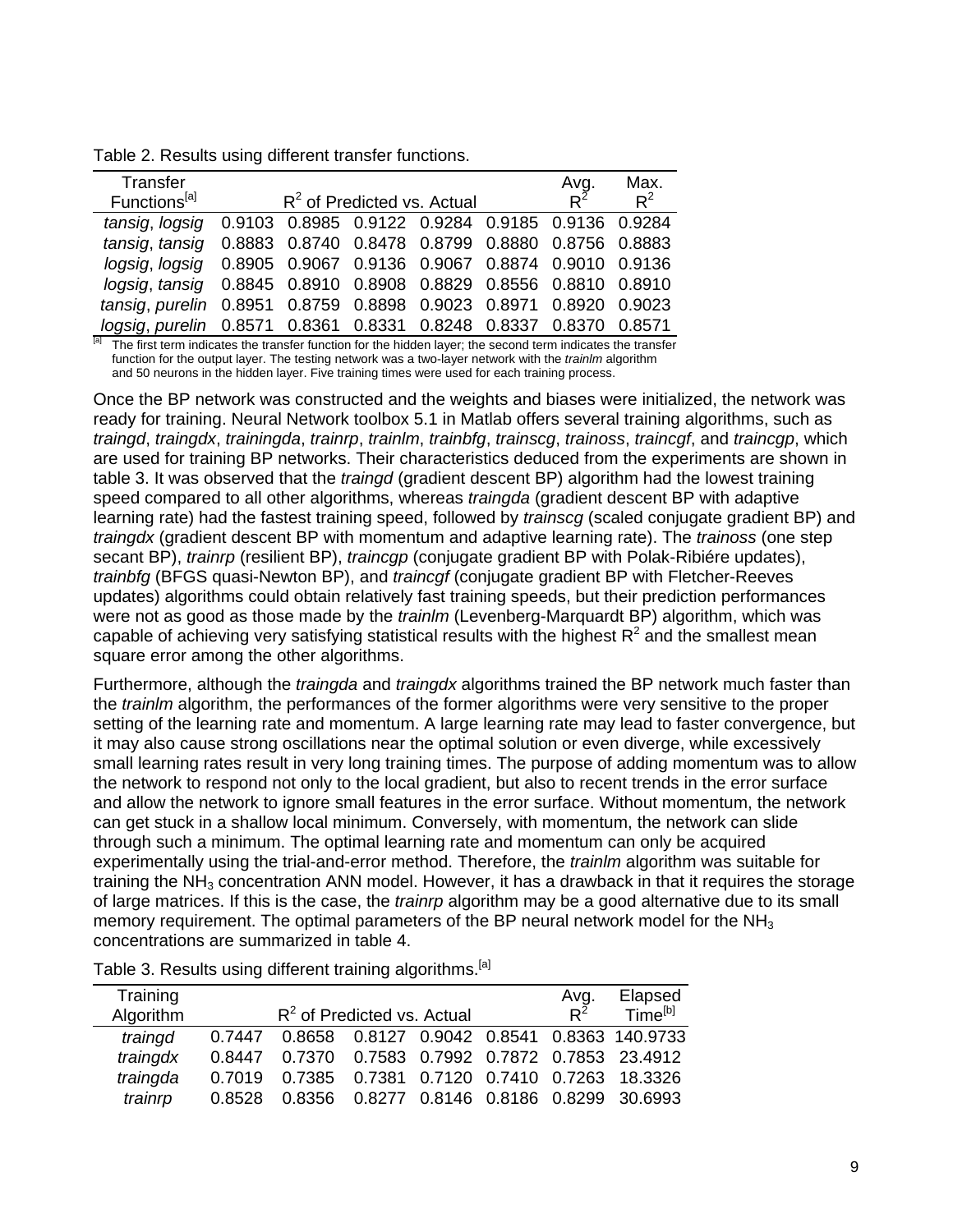| trainlm  |                                                         |  |  | 0.9032 0.9222 0.9118 0.8705 0.8935 0.9002 34.0856       |
|----------|---------------------------------------------------------|--|--|---------------------------------------------------------|
| trainbfg |                                                         |  |  | 0.7913  0.7961  0.8101  0.8232  0.8206  0.8083  33.6143 |
| trainscg | 0.8119  0.8187  0.8090  0.8450  0.8097  0.8189  20.1881 |  |  |                                                         |
| trainoss |                                                         |  |  | 0.7935  0.7807  0.7722  0.7233  0.7728  0.7685  24.1788 |
| traincgf |                                                         |  |  | 0.7932  0.7344  0.8269  0.8240  0.8230  0.8003  41.2675 |
| traincgp |                                                         |  |  | 0.7236  0.8523  0.7988  0.8150  0.8085  0.7996  32.4685 |

[a] The testing network was a two-layer network with *tansig* and *logsig* transfer functions and 50 neurons in the hidden layer. Five training times were used for each training process.

Elapsed time (s) indicates the time of one training. The computer had an Intel Pentium 3.0G processor and 3.0 Gb RAM.

Table 4. Optimal parameters of the BP ANN model.

| Parameter                                                       | Value/Function/Method                                |  |  |  |  |  |
|-----------------------------------------------------------------|------------------------------------------------------|--|--|--|--|--|
| <b>Network</b>                                                  |                                                      |  |  |  |  |  |
| architecture                                                    | 2-layer network                                      |  |  |  |  |  |
| Input features                                                  | $T_{\text{out}}$ , AU, VR, and $T_{\text{in}}^{[a]}$ |  |  |  |  |  |
| Layer neurons                                                   | 4-50-1 (input-hidden-output layer)                   |  |  |  |  |  |
| Missing data                                                    | Substituting the neighborhood mean                   |  |  |  |  |  |
| Data normalization                                              | mapstd function                                      |  |  |  |  |  |
| PCA <sup>[b]</sup>                                              | processpca function                                  |  |  |  |  |  |
| <b>Transfer function</b>                                        | tansig (hidden layer); logsig (output layer)         |  |  |  |  |  |
| Training algorithm                                              | trainlm                                              |  |  |  |  |  |
| [a]<br>$T_{out}$ = outdoor temperature (°C). AU = animal units. |                                                      |  |  |  |  |  |

 $T<sub>out</sub>$  = outdoor temperature (°C), AU = animal units,

VR = ventilation rates (m<sup>3</sup> s<sup>-1</sup>), T<sub>in</sub> = indoor temperature (°C);<br><sup>[b]</sup> PCA = principal component analysis.

#### *GRNN Model Development*

The only parameter particular to the GRNN is the use of the smoothing factor  $\sigma$ , which significantly affects network performance. Table 5 summarizes the results for the  $NH<sub>3</sub>$  concentration GRNN model using different smoothing factor values. The  $\sigma$  values 0.05 and 0.1 can fit data very closely, with higher R<sup>2</sup> values than when using the larger  $\sigma$ , but the larger smoothing factor can make the function approximation smoother.

|          |                               |  |                                                        |  |  | Avg. Elapsed<br>R <sup>2</sup> Time <sup>[b]</sup> |  |  |
|----------|-------------------------------|--|--------------------------------------------------------|--|--|----------------------------------------------------|--|--|
| $\sigma$ | $R^2$ of Predicted vs. Actual |  |                                                        |  |  |                                                    |  |  |
| 0 05     |                               |  | 0.9702 0.9946 0.9536 0.9449 0.9471 0.9621 5.2021       |  |  |                                                    |  |  |
| 0.1      |                               |  | 0.9188  0.8965  0.9227  0.9194  0.9013  0.9117  5.6713 |  |  |                                                    |  |  |
| 0.3      |                               |  | 0.7546  0.7466  0.7375  0.7323  0.7116  0.7365  5.3201 |  |  |                                                    |  |  |
| 0.5      |                               |  | 0.6466  0.6988  0.6533  0.6635  0.6959  0.6716  5.4735 |  |  |                                                    |  |  |
| 1        |                               |  | 0.4840  0.5125  0.4922  0.5003  0.5006  0.4979  5.5726 |  |  |                                                    |  |  |

Table 5. GRNN results using different smoothing factors.<sup>[a]</sup>

<sup>[a]</sup> Five training times for each training process.<br><sup>[b]</sup> The elapsed time (s) indicates the time of one training. The computer had an Intel Pentium 3.0G processor and 3.0 Gb RAM.

#### *Statistical Performance of Predictive Models*

The statistical performance of the developed predictive models are given in table 6, and scatter plots of predicted values (output *A*) versus respective observed values (target *T*) for the GRNN and BPNN models are illustrated in figure 3. The data presented in figure 3 were normalized using (*A -*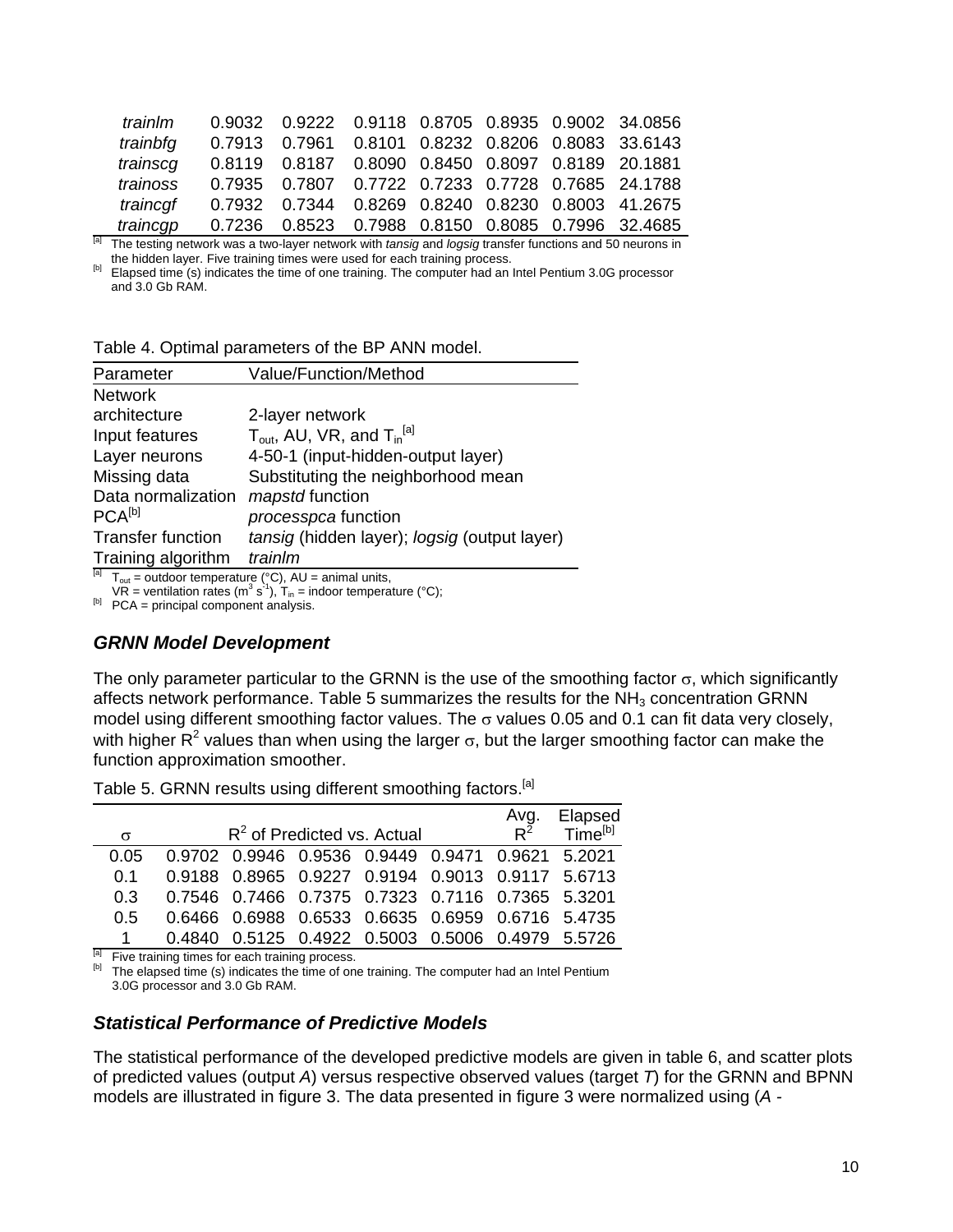*A*min)/(*A*max *- A*min) and (*T - T*min)/(*T*max *- T*min). The intercept and slope of the least squares line between predictions and observations are also displayed. It is worth mentioning that a series of random tests was conducted to evaluate the effectiveness of the models. The results showed that all the models were quite stable. The value of each performance indicator ( $\mathsf{R}^2$ , MAE, and RMSE) was within 2% change in every case. The results shown here were derived from the best network after the tests.

|                                                  | Number of                  |        | GRNN       |             |  |        | <b>BPNN</b> |             |
|--------------------------------------------------|----------------------------|--------|------------|-------------|--|--------|-------------|-------------|
| Model <sup>[a]</sup>                             | Data Points <sup>[b]</sup> | $R^2$  | <b>MAE</b> | <b>RMSE</b> |  | $R^2$  | <b>MAE</b>  | <b>RMSE</b> |
| $NH3Con$ (ppm)                                   | 8048                       | 0.9946 | 1.92       | 3.12        |  | 0.9074 | 2.60        | 3.58        |
| $NH3ER$ (kg d <sup>-1</sup> )                    | 7973                       | 0.9774 | 0.80       | 1.35        |  | 0.8825 | 1.38        | 2.12        |
| $H2SCon$ (ppb)                                   | 7479                       | 0.9167 | 102.54     | 181.37      |  | 0.8281 | 158.01      | 227.03      |
| $H_2$ SER (kg d <sup>-1</sup> )                  | 7366                       | 0.9258 | 0.08       | 0.14        |  | 0.8115 | 0.13        | 0.19        |
| $CO2Con$ (ppm)                                   | 8500                       | 0.9838 | 184.20     | 302.78      |  | 0.9785 | 242.93      | 376.19      |
| $CO2ER (kg d-1)$                                 | 8215                       | 0.9410 | 144.02     | 217.29      |  | 0.8691 | 159.51      | 223.23      |
| PM <sub>10</sub> Con ( $\mu$ g m <sup>-3</sup> ) | 9187                       | 0.8570 | 125.52     | 241.60      |  | 0.7726 | 180.86      | 290.40      |
| $PM_{10}ER$ (kg d <sup>-1</sup> )                | 9289                       | 0.8719 | 0.07       | 0.14        |  | 0.6689 | 0.09        | 0.16        |

Table 6. Statistical performance of developed predictive models.

Con and ER indicate the concentrations and emission rates, respectively.<br>Indicates the number of total hourly averaged data points. The test data for the predictive models were 25% of the total data.

All the GRNN and BPNN predictive models, except for the  $PM_{10}$  concentration and emission BPNN models, had excellent predicting abilities with high  $R^2$  values (81.15% to 99.46%) and low MAE and RMSE values, which implies that these models were well-developed (table 6). The high  $R^2$  indicates that a majority of the variability in the air pollutant outputs could be explained by the four input variables (outdoor and indoor temperature, building ventilation rate, and animal units).

All the GRNN predictive models had higher  $R^2$  values and lower MAE and RMSE values than the BPNN models. This demonstrates that the GRNN models outperformed the BPNN models. Thus, the GRNNs were able to predict diurnal and seasonal gas and particulate matter concentrations and emissions more effectively.

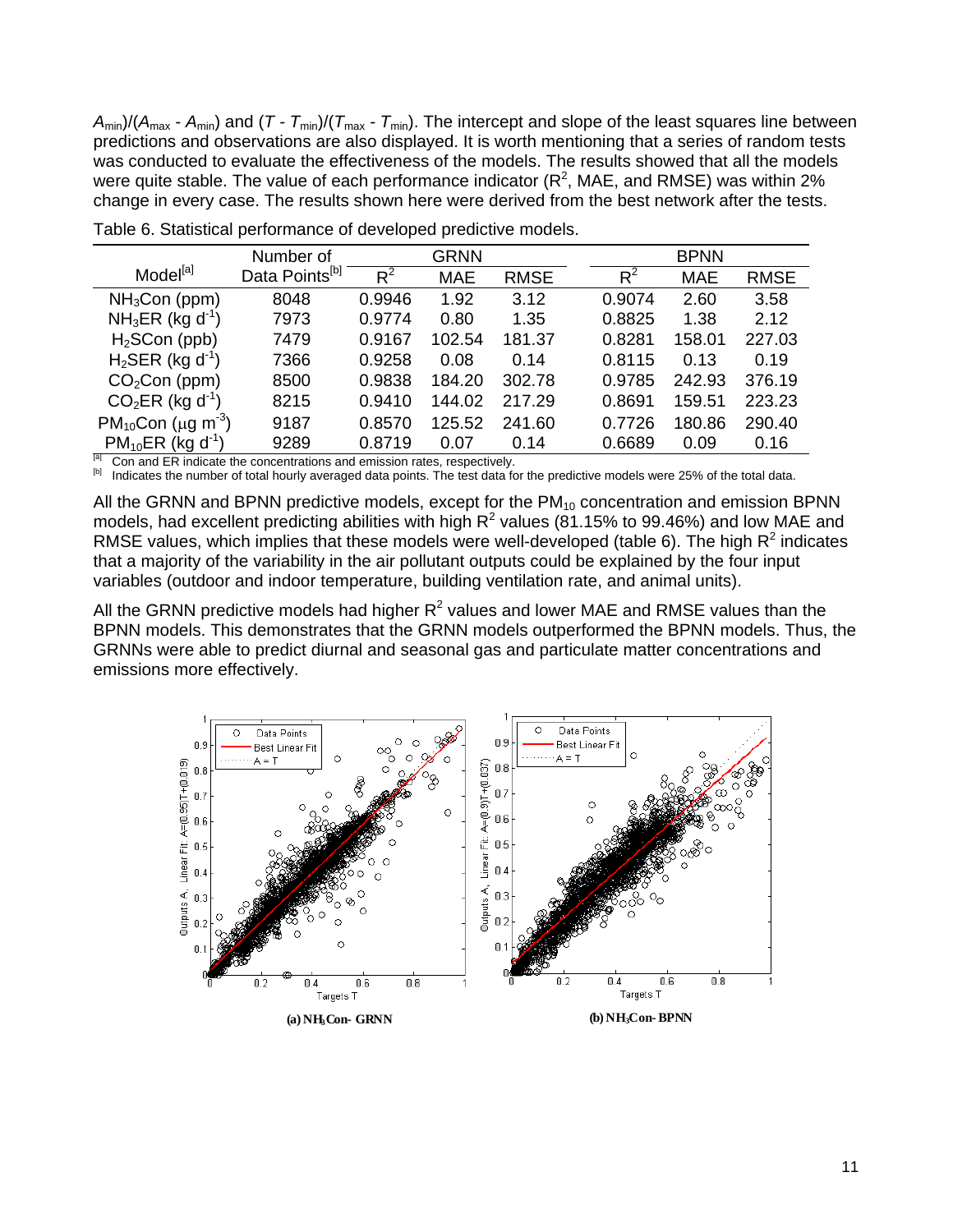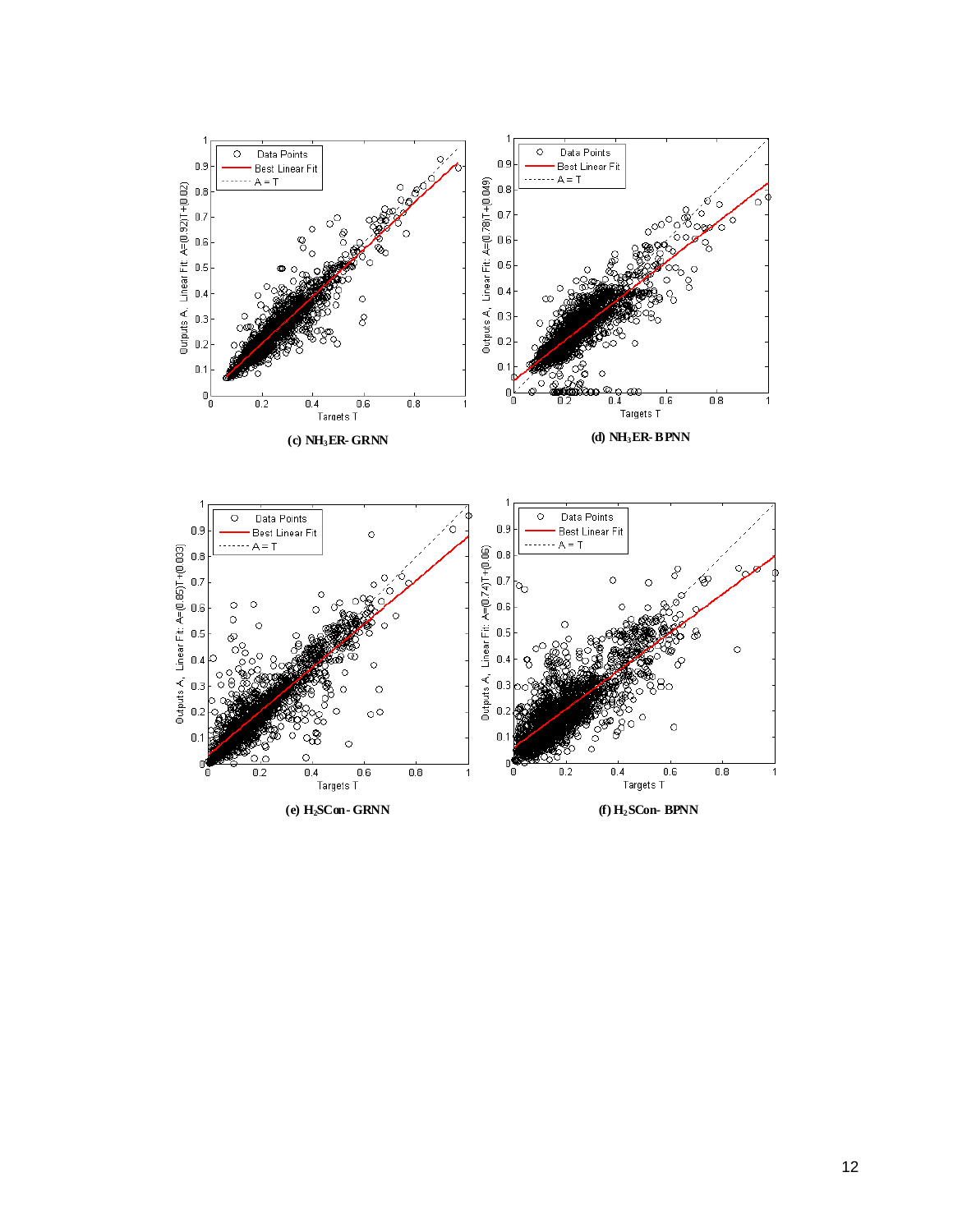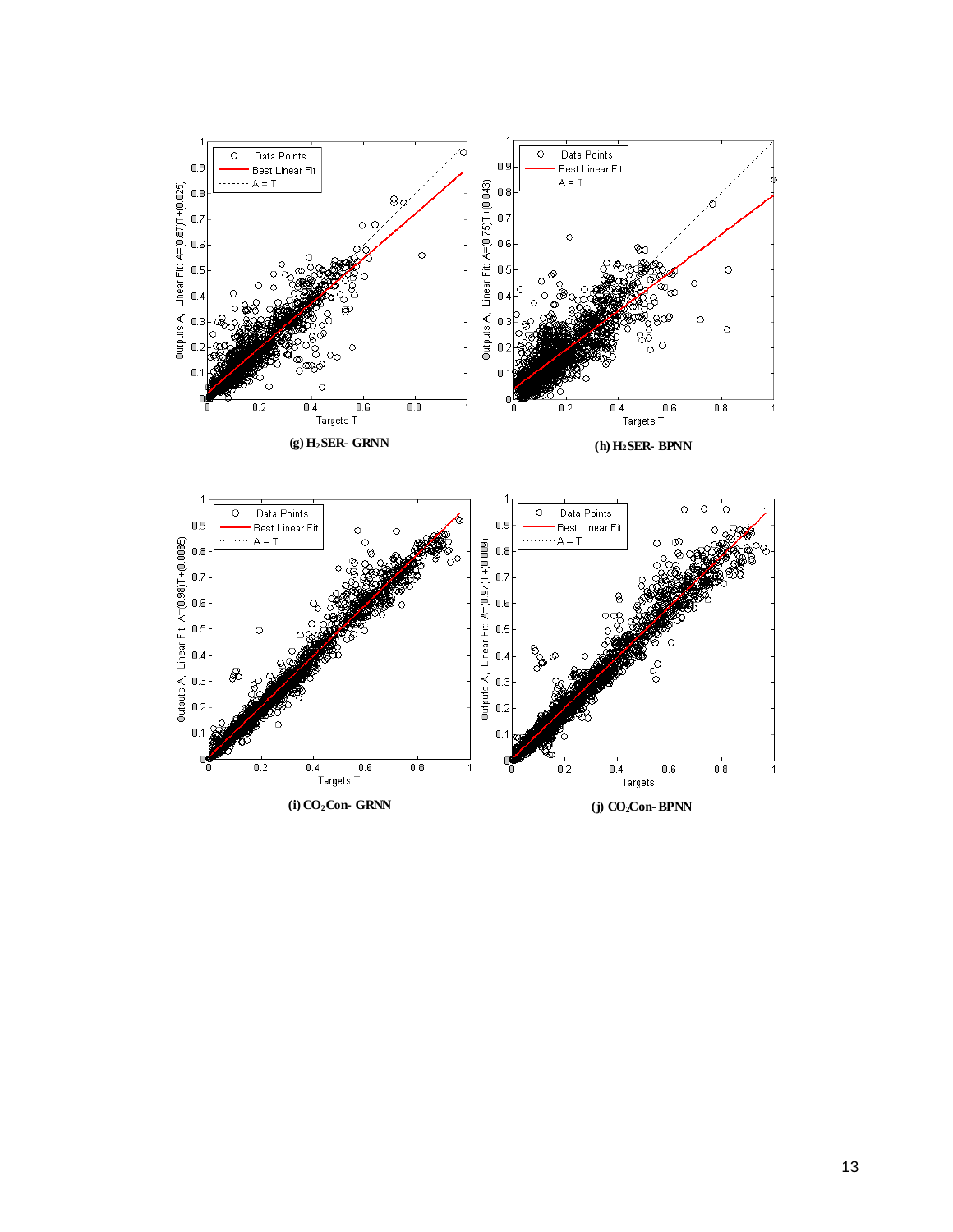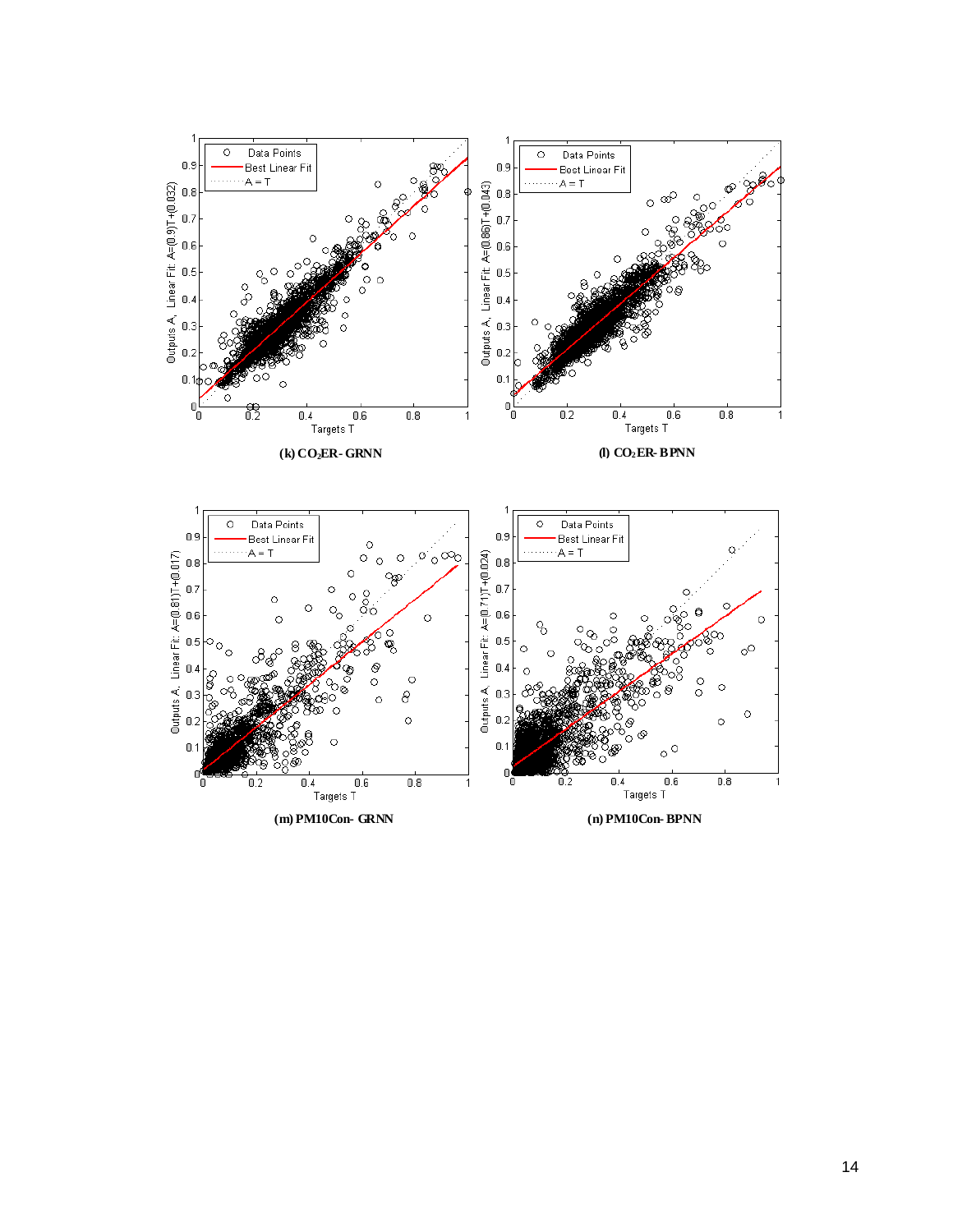

**Figure 3. Scatter plots (a) to (p) of predicted values (output A) versus respective observed values (target T) for the GRNN and BPNN models (Con and ER indicate the concentrations and emission rates, respectively).** 

## **Summary and Conclusions**

Backpropagation and generalized regression neural network methods were employed to explore the complex and highly nonlinear relationships between air pollutants and four variables (outdoor temperature, animal units, ventilation rate, and indoor temperature) on the measurements of diurnal and seasonal NH<sub>3</sub>, H<sub>2</sub>S, CO<sub>2</sub>, and PM<sub>10</sub> levels and emissions from deep-pit swine buildings.

It was found that the obtained results of BPNN and GRNN predictions were in good agreement with the actual measurements, with coefficient of determination ( $R^2$ ) values between 81.15% and 99.46% and very low values of systemic performance indexes. The good results indicated the ANN technologies were capable of accurately modeling source air quality within the livestock production facilities and emissions from these production facilities.

The process of constructing, training, and simulating the BP network models was very complicated. Likewise, determining the best values for several network parameters, such as the number of layers and neurons, type of activation functions and training algorithms, learning rates, and momentum, were difficult. The effective way of obtaining good BP modeling results was to use some trial-anderror methods and thoroughly understand the theory of backpropagation. Conversely, for the GRNN models, there was only one parameter (the smoothing factor) that needed to be adjusted experimentally. Moreover, the BP network performance was very sensitive to randomly assigned initial values. However, this problem was not faced in GRNN simulations. The GRNN approach did not require an iterative training procedure as in the backpropagation method. The local minima problem was also not faced in the GRNN simulations. Other significant characteristics of the GRNN in comparison to the BPNN were the excellent approximation ability, fast training time, and exceptional stability during the prediction stage. Thus, the GRNN technology outperformed BP, which has been demonstrated in this study. It can be recommended that a generalized regression neural network be used instead of a backpropagation neural network in source air quality modeling.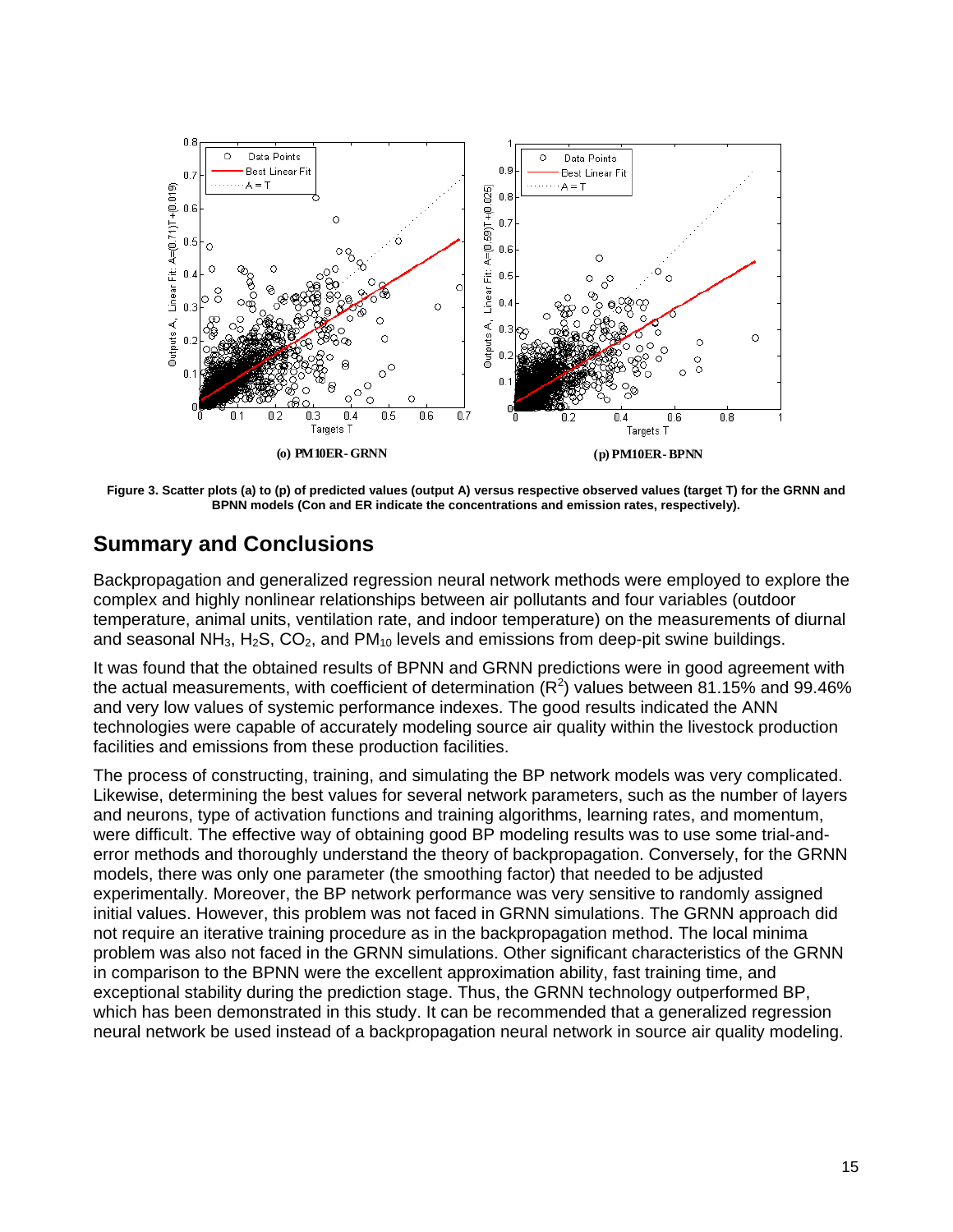### **Acknowledgements**

The authors would like to thank the USDA-IFAFS program for funding the research that resulted in the calibration data presented in this paper. The six-state APECAB project (Aerial Pollutant Emissions from Confined Animal Buildings) was directed by Dr. Larry Jacobson, University of Minnesota, and Dr. Albert Heber, Purdue University.

### **References**

- Aarnink, A. J. A., and A. Elzing. 1998. Dynamic model for ammonia volatilization in housing with partially slatted floors, for fattening pigs. *Livestock Prod. Sci.* 53(2): 153-169.
- Arogo, J., P. W. Westerman, and A. J. Heber. 2003. A review of ammonia emissions from confined swine feeding operations. *Trans. ASAE* 46(3): 805-817.

Comrie, A. C. 1997. Comparing neural networks and regression models for ozone forecasting. *J. Air Waste Mgmt. Assoc.* 47(6): 653 663.

- Kai, P., B. Kaspers, and T. van Kempen. 2006. Modeling source of gaseous emissions in a pig house with recharge pit. *Trans. ASABE* 49(5): 1479-1485.
- Kasabov, N. K. 1998. *Foundations of Neural Networks, Fuzzy Systems and Knowledge Engineering*. Cambridge, Mass.: MIT Press.
- Kecman, V. 2001. *Learning and Soft Computing*. Cambridge, Mass.: MIT Press.
- Grivas, G., and A. Chaloulakou. 2006. Artificial neural network models for prediction of  $PM_{10}$  hourly concentrations, in the greater area of Athens, Greece. *Atmos. Environ.* 40(7): 1216-1229.
- Guo, H., W. Dehod, J. Agnew, J. R. Feddes, C. Lague, and S. Pang. 2007. Daytime odor emission variations from various swine barns. *Trans. ASABE* 50(4): 1365-1372.
- Heber, A. J., J. Ni, T. T. Lim, P. Tao, A. M. Schmidt, J. A. Koziel, D. B. Beasley, S. J. Hoff, R. E. Nicolai, L. D. Jacobson, and Y. Zhang. 2006. Quality assured measurements of animal building emissions: Gas concentrations. *J. Air and Waste Mgmt. Assoc.* 56(10): 1472-1483.
- Hoff, S. J., D. S. Bundy, M. A. Nelson, B. C. Zelle, L. D. Jacobson, A. J. Heber, J. Ni, Y. Zhang, J. A. Koziel, and D. B. Beasley. 2006. Emissions of ammonia, hydrogen sulfide, and odor before, during, and after slurry removal from a deep-pit swine finisher. *J. Air Waste Mgmt. Assoc.* 56(5): 581-590.
- Hooyberghs, J., C. Mensink, G. Dumont, F. Fierens, and O. Brasseur. 2005. A neural network forecast for daily average PM<sub>10</sub> concentrations in Belgium. Atmos. Environ. 39(18): 3279-3289.
- Jacobson, L. D., H. Guo, D. R. Schmidt, R. E. Nicolai, J. Zhu, and K. A. Janni. 2005. Development of the OFFSET model for determination of odor-annoyance-free setback distances from animal production sites: Part I. Review and experiment. *Trans. ASABE* 48(6): 2259-2268.

Lim, T. T., A. J. Heber, and J. Ni. 2000. Odor setback guideline for swine production systems. In *Odors and VOC* Emissions 2000. Alexandria, Va.: Water Environment Federation.

- Ni, J., J. Hendriks, C. Vinckier, and J. Coenegrachts. 2000. Development and validation of a dynamic mathematical model of ammonia release in pig house. *Environ. Intl*. 26(1-2): 97-104.
- Sousa, S. I. V., F. G. Martins, M. C. M. Alvim-Ferraz, and M. C. Pereira. 2007. Multiple linear regression and artificial neural network based on principal components to predict ozone concentrations. *Environ. Modeling and Software* 22(1): 97-103.
- Specht, D. F. 1991. A general regression neural network. *IEEE Trans on Neural Networks* 2(6): 568- 576.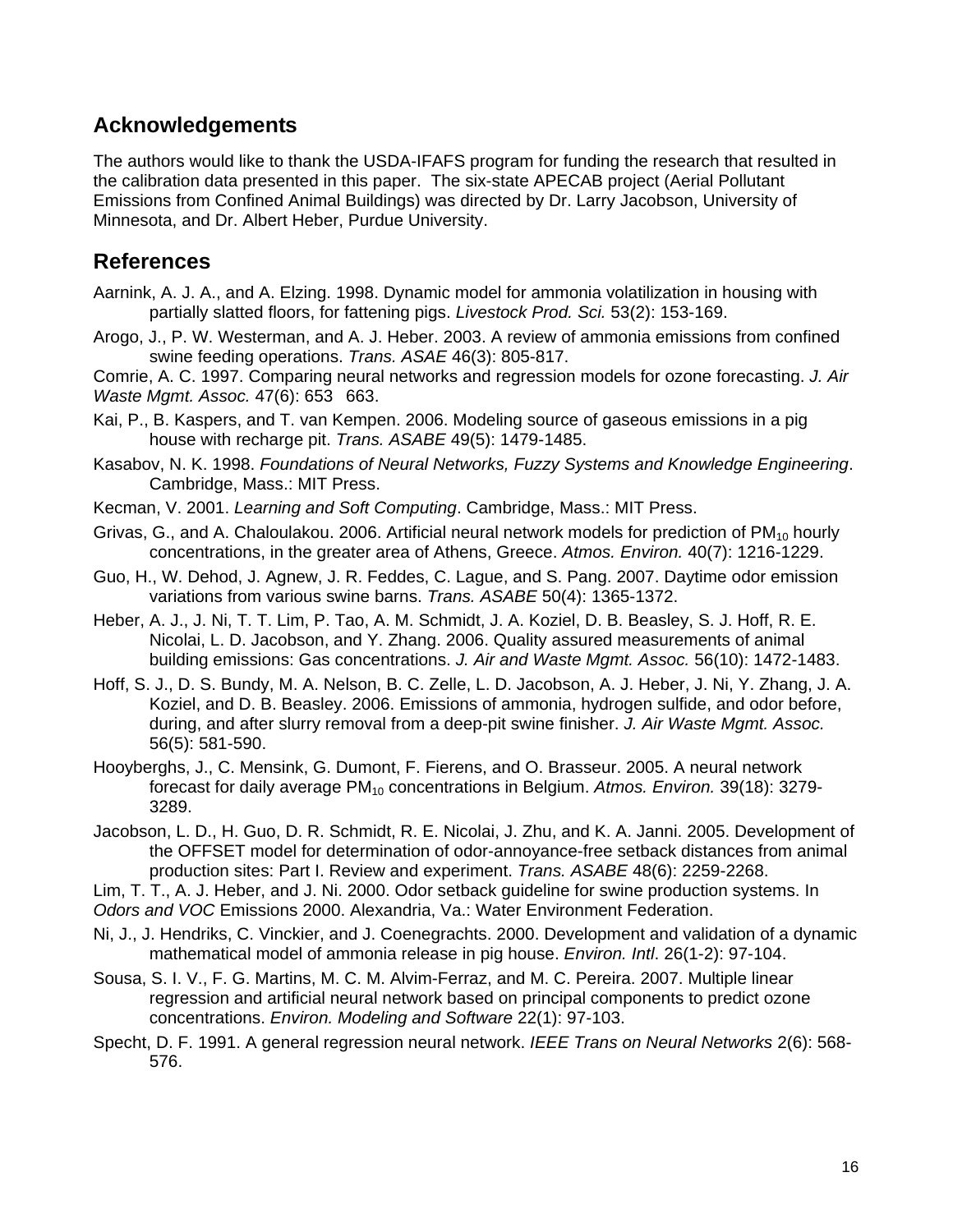- Sun, G. 2005. Monitoring and modeling diurnal and seasonal odor and gas emission profiles for swine grower/finisher rooms. MS thesis. Saskatoon, Saskatchewan, Canada: University of Saskatchewan, Department of Agricultural and Bioresource Engineering.
- Sun, G., H. Guo, J. Peterson, B. Predicala, and C. Laguë. 2008a. Diurnal Odor, Ammonia, Hydrogen Sulfide and Carbon Dioxide Emission Profiles of Confined Swine Grower/Finisher Rooms. *J. Air Waste Mgmt. Assoc*. (accepted).
- Sun, G., S. J. Hoff, B. C. Zelle, and M. A. Smith. 2008b. Forecasting daily source air quality using multivariate statistical analysis and radial basis function networks. *J. Air Waste Mgmt. Assoc*. (accepted).
- Zhang, R. H., T. R. Rumsey, J. R. Fadel, J. Arogo, Z. Wang, G. E. Mansell, and H. Xin. 2005. A process-based ammonia emission model for confinement animal feeding operations: Model development. In *Proc. 14th Intl. Emission Inventory Conf.* Research Triangle Park, N.C.: U.S. EPA, Office of Air Quality Planning and Standards.

## **Nomenclature**

 $AU =$  animal units

BP = backpropagation

BPNN = backpropagation neural network

Con = concentration

 $ER =$ emission rate

GPCER = gas and  $PM_{10}$  concentration and emission rate

GRNN = generalized regression neural network

*logsig* = log sigmoid transfer function

MAE = mean absolute error

PCA = principal component analysis

*purelin* = linear transfer function

RMSE = root mean square error

 $R^2$  = coefficient of determination

*tansig* = tangent sigmoid transfer function

 $T_{in}$  = indoor temperature (°C)

 $T_{\text{out}}$  = outdoor temperature (°C)

*trainbfg* = BFGS quasi-Newton BP training algorithm

*traincgf* = conjugate gradient BP with Fletcher-Reeves updates training algorithm

*traincgp* = conjugate gradient BP with Polak-Ribiére updates training algorithm

*traingd* = gradient descent BP training algorithm

*traingda* = gradient descent BP with adaptive learning rate training algorithm

*traingdx* = gradient descent BP with momentum and adaptive learning rate training algorithm

*trainlm* = Levenberg-Marquardt BP training algorithm